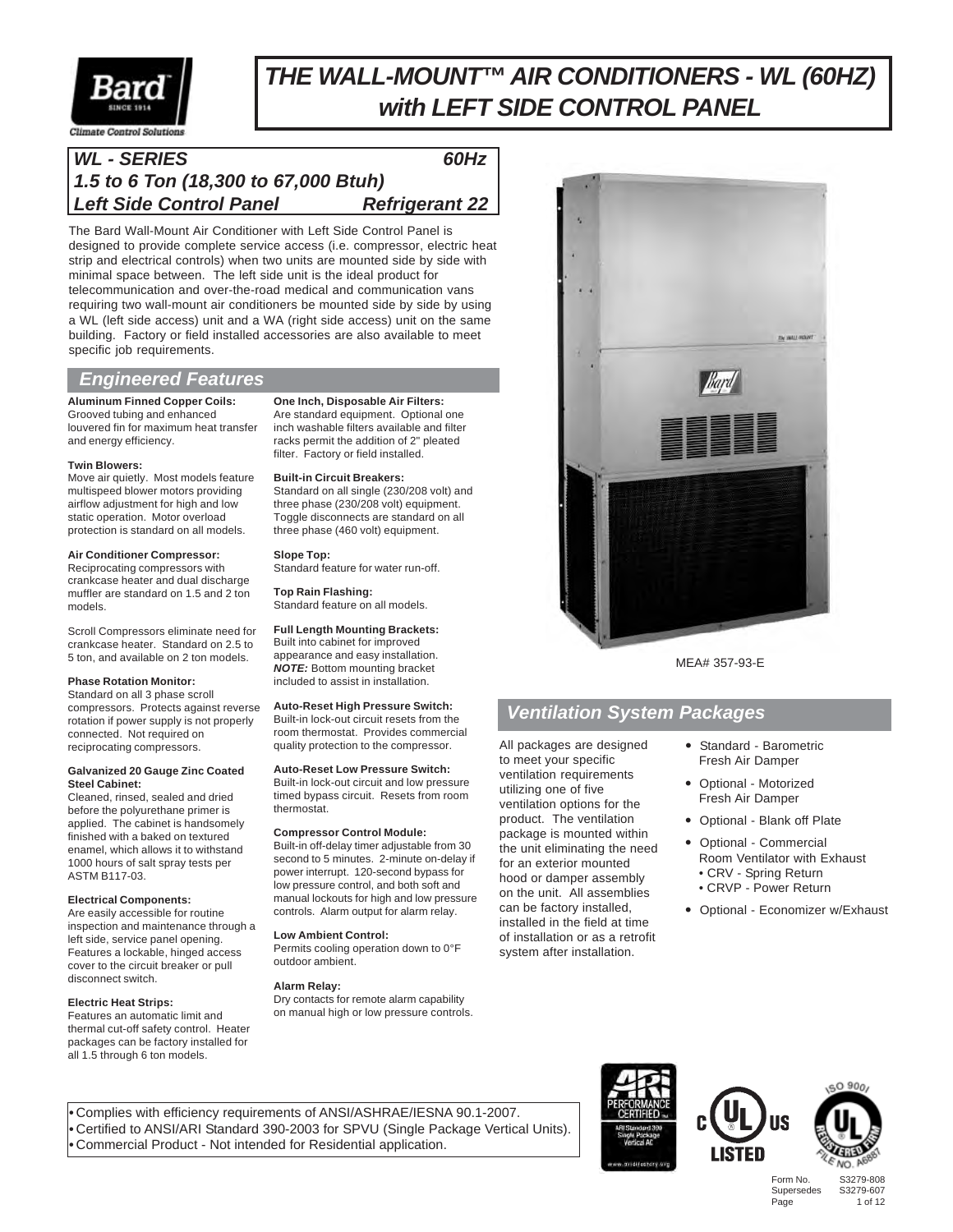| Capacity and Efficiency Ratings <sup>®</sup> |              |              |              |              |              |              |              |              |                |                          |  |  |
|----------------------------------------------|--------------|--------------|--------------|--------------|--------------|--------------|--------------|--------------|----------------|--------------------------|--|--|
| <b>MODELS</b>                                | <b>WL182</b> | <b>WL242</b> | <b>WL253</b> | <b>WL302</b> | <b>WL372</b> | <b>WL423</b> | <b>WL484</b> | <b>WL605</b> | <b>WL702-A</b> | <b>WL701-B.C</b>         |  |  |
| Cooling Capacity BTUH <sup>1</sup>           | 18,300       | 23,400       | 23,000       | 30.000       | 36.000       | 42,000       | 47.500       | 56.500       | 64,000         | 67,000                   |  |  |
| EER 2                                        | 9.20         | 9.20         | 9.80         | 9.30         | 9.20         | 9.20         | 9.60         | 9.00         | 9.00           | 9.00                     |  |  |
| SEER <sup>3</sup>                            | 10.20        | 10.50        | 11.00        | 10.60        | 10.00        | 10.60        | 11.00        | 10.20        | 10.00          | $\overline{\phantom{a}}$ |  |  |

1 Capacity is certified in accordance with ANSI/ARI Standard 390-2003 and tested in accordance with ARI Standard 210/240-2006.

2 EER = Energy Efficiency Ratio and is certified in accordance with ANSI/ARI Standard 390-2003.

3 SEER = Seasonal Energy Efficiency Ratio and is tested in accordance with ARI Standard 210/240-2006.

All ratings based on fresh air intake being 100% closed (no outside air introduction).

| Specifications 1-1/2 through 3 Ton                |                  |                  |                  |                |                  |                  |                  |                |                  |                  |                |
|---------------------------------------------------|------------------|------------------|------------------|----------------|------------------|------------------|------------------|----------------|------------------|------------------|----------------|
| <b>MODELS</b>                                     | <b>WL182-A</b>   | <b>WL242-A</b>   | <b>WL242-B</b>   | <b>WL253-A</b> | <b>WL253-B</b>   | <b>WL302-A</b>   | <b>WL302-B</b>   | <b>WL302-C</b> | <b>WL372-A</b>   | <b>WL372-B</b>   | <b>WL372-C</b> |
| <b>Electrical Rating-60 Hz</b>                    | $230/208 - 1$    | 230/208 - 1      | $230/208 - 3$    | $230/208 - 1$  | $ 230/208 - 3 $  | $230/208 - 1$    | $230/208 - 3$    | $460 - 3$      | $230/208 - 1$    | $230/208 - 3$    | $460 - 3$      |
| Operating Voltage Range                           | 197-253          | 197-253          | 197-253          | 197-253        | 197-253          | 197-253          | 197-253          | 414-506        | 197-253          | 197-253          | 414-506        |
| <b>Compressor--Circuit A</b>                      |                  |                  |                  |                |                  |                  |                  |                |                  |                  |                |
| Voltage                                           | 230/208          | 230/208          | 230/208          | 230/208        | 230/208          | 230/208          | 230/208          | 460            | 230/208          | 230/208          | 460            |
| Rated Load Amps                                   | 7.0/8.0          | 9.5/10.0         | 6.6/6.9          | 8.6/9.5        | 6.5/7.0          | 12.2/12.9        | 8.4/8.4          | 4.2            | 16.5/17.3        | 10.5/11.0        | 5.2            |
| <b>Branch Circuit Selection Current</b>           | 9.0              | 10.0             | 7.0              | 10.3           | 7.1              | 14.1             | 9.0              | 4.5            | 17.3             | 11.0             | 5.5            |
| Lock Rotor Amps                                   | 49/49            | 56/56            | 51/51            | 54/54          | 45/45            | 73/73            | 63/63            | 32             | 100/100          | 77/77            | 37             |
| Compressor Type                                   | Recip.           | Recip.           | Recip.           | Scroll         | Scroll           | Scroll           | Scroll           | Scroll         | Scroll           | Scroll           | Scroll         |
| <b>Fan Motor &amp; Condenser</b>                  |                  |                  |                  |                |                  |                  |                  |                |                  |                  |                |
| Fan Motor--HP--RPM                                | $1/5 - 1075$     | $1/5 - 1075$     | $1/5 - 1075$     | $1/5 - 1075$   | $1/5 - 1075$     | $1/5 - 1075$     | $1/5 - 1075$     | $1/5 - 1075$   | $1/5 - 1075$     | $1/5 - 1075$     | $1/5 - 1075$   |
| Fan Motor--Amps                                   | 1.2              | 1.2              | 1.2              | 1.2            | 1.2              | 1.5              | 1.5              | 1.4            | 1.5              | 1.5              | 1.4            |
| Fan--DIA/CFM                                      | $18" - 1600$     | 18" - 1600       | 18" - 1600       | 18" - 1600     | 18" - 1600       | 20" - 2100       | 20" - 2100       | 20" - 2100     | 20" - 1900       | 20" - 1900       | 20" - 1900     |
| <b>Blower Motor &amp; Evap.</b>                   |                  |                  |                  |                |                  |                  |                  |                |                  |                  |                |
| Blower Motor--HP-RPM-SPD                          | $1/6 - 1100 - 1$ | $1/6 - 1100 - 1$ | $1/6 - 1100 - 1$ | 1/6-1100-1     | $1/6 - 1100 - 1$ | $1/3 - 1100 - 2$ | $1/3 - 1100 - 2$ | 1/3-1100-2     | $1/3 - 1100 - 2$ | $1/3 - 1100 - 2$ | 1/3-1100-2     |
| <b>Blower Motor--Amps</b>                         | 1.0              | 1.0              | 1.0              | 1.0            | 1.0              | 2.2              | 2.2              | 1.1            | 2.2              | 2.2              | 1.1            |
| CFM Cooling & E.S.P.<br>w/Filter (Rated-Wet Coil) | $650 - .40$      | $800 - .20$      | $800 - .20$      | $800 - 20$     | $800 - 0.20$     | $1000 - .40$     | $1000 - 0.40$    | $1000 - .40$   | $1100 - .30$     | $1100 - .30$     | $1100 - .30$   |
| Filter Sizes (inches) STD.                        | 16x25x1          | 16x25x1          | 16x25x1          | 16x25x1        | 16x25x1          | 16x30x1          | 16x30x1          | 16x30x1        | 16x30x1          | 16x30x1          | 16x30x1        |
| Shipping Weight --LBS.                            | 300              | 300              | 300              | 300            | 300              | 355              | 355              | 355            | 355              | 355              | 355            |

### *Specifications 3-1/2 Ton through 6 Ton*

| <b>MODELS</b>                                     |                 |                     |                 |                 | WL423-A   WL423-B   WL423-C    WL484-A   WL484-B   WL484-C |                                                        | <b>WL605-A</b>                                                                                                                                                       |           | WL605-C    WL702-A    WL701-B    WL701-C |                 |                 |                 |
|---------------------------------------------------|-----------------|---------------------|-----------------|-----------------|------------------------------------------------------------|--------------------------------------------------------|----------------------------------------------------------------------------------------------------------------------------------------------------------------------|-----------|------------------------------------------|-----------------|-----------------|-----------------|
| <b>Electrical Rating-60 Hz</b>                    |                 | 230/208-1 230/208-3 | 460-3           | 230/208-1       | 230/208-3                                                  | 460-3                                                  | 230/208-1                                                                                                                                                            | 230/208-3 | 460-3                                    | 230/208-1       | 230/208-3       | 460-3           |
| <b>Operating Voltage Range</b>                    | 197-253         | 197-253             | 414-506         | 197-253         | 197-253                                                    | 414-506                                                | 197-253                                                                                                                                                              | 197-253   | 414-506                                  | 197-253         | 197-253         | 414-506         |
| <b>Compressor--Circuit A</b>                      |                 |                     |                 |                 |                                                            |                                                        |                                                                                                                                                                      |           |                                          |                 |                 |                 |
| Voltage                                           | 230/208         | 230/208             | 460             | 230/208         | 230/208                                                    | 460                                                    | 230/208                                                                                                                                                              | 230/208   | 460                                      | 230/208         | 230/208         | 460             |
| Rated Load Amps                                   | 19.3/21.0       | 11.8/11.8           | 6.1             | 20.2/20.8       | 11.9/12.3                                                  | 6.2                                                    | 25.0/26.0                                                                                                                                                            | 15.1/15.7 | 7.5                                      | 29.1/31.0       | 20.5/21.5       | 10.2            |
| <b>Branch Circuit Selection Current</b>           | 21.0            | 12.5                | 6.5             | 21.8            | 12.9                                                       | 6.5                                                    | 29.0                                                                                                                                                                 | 18.0      | 9.0                                      | 32.0            | 22.0            | 10.2            |
| Lock Rotor Amps                                   | 127/127         | 88/88               | 42              | 131/131         | 91/91                                                      | 46                                                     | 148/148                                                                                                                                                              | 123/123   | 62                                       | 176/176         | 150/156         | 75              |
| Compressor Type                                   | Scroll          | Scroll              | Scroll          | Scroll          | Scroll                                                     | Scroll                                                 | Scroll                                                                                                                                                               | Scroll    | Scroll                                   | Scroll          | Scroll          | Scroll          |
| <b>Fan Motor &amp; Condenser</b>                  |                 |                     |                 |                 |                                                            |                                                        |                                                                                                                                                                      |           |                                          |                 |                 |                 |
| Fan Motor--HP-RPM-SPD                             | $1/3 - 825 - 2$ | $1/3 - 825 - 2$     | $1/3 - 825 - 1$ | $1/3 - 825 - 2$ | $1/3 - 825 - 2$                                            |                                                        | 1/3-825-1 1/3-1100-1 1/3-1100-1 1/3-1100-1                                                                                                                           |           |                                          | $1/3 - 825 - 2$ | $1/3 - 825 - 2$ | $1/3 - 825 - 1$ |
| Fan Motor--Amps                                   | 2.5             | 2.5                 | 1.3             | 2.5             | 2.5                                                        | 1.3                                                    | 4.0                                                                                                                                                                  | 4.0       | 1.7                                      | 2.5             | 2.5             | 1.3             |
| Fan--DIA/CFM                                      |                 |                     |                 |                 |                                                            |                                                        | 24" - 2600 24" - 2600 24" - 2600 24" - 2600 24" - 2600 24" - 2600 24" - 2800 24" - 2800 24" - 2800 24" - 2800 24" - 2600 24" - 2600 24" - 2600 24" - 2600 24" - 2600 |           |                                          |                 |                 |                 |
| <b>Blower Motor &amp; Evap.</b>                   |                 |                     |                 |                 |                                                            |                                                        |                                                                                                                                                                      |           |                                          |                 |                 |                 |
| Blower Motor--HP-RPM-SPD                          |                 |                     |                 |                 |                                                            |                                                        | 1/2-1070-2 1/2-1070-2 1/2-1070-2 1/2-1070-2 1/2-1070-2 1/2-1070-2 1/2-1070-2 1/2-1070-2 1/2-1070-2 1/2-1070-2 1/2-1070-2 1/2-1070-2 1/2-1070-2                       |           |                                          |                 |                 |                 |
| <b>Blower Motor--Amps</b>                         | 3.3             | 3.3                 | 1.9             | 3.3             | 3.3                                                        | 1.9                                                    | 3.3                                                                                                                                                                  | 3.3       | 1.9                                      | 3.3             | 3.3             | 1.9             |
| CFM Cooling & E.S.P.<br>w/Filter (Rated-Wet Coil) | $1400 - .30$    |                     |                 |                 |                                                            | 1400 - .30 1400 - .30 1550 - .20 1550 - .20 1550 - .20 | 1700 - .30                                                                                                                                                           |           | 1700 - .30 1700 - .30                    | $1800 - 0.20$   | $1800 - 0.20$   | 1800 - .20      |
| Filter Sizes (inches) STD.                        | 20x30x1         | 20x30x1             | 20x30x1         | 20x30x1         | 20x30x1                                                    | 20x30x1                                                | 20x30x1                                                                                                                                                              | 20x30x1   | 20x30x1                                  | 20x30x1         | 20x30x1         | 20x30x1         |
| Shipping Weight --LBS.                            | 500             | 500                 | 500             | 500             | 500                                                        | 500                                                    | 500                                                                                                                                                                  | 500       | 500                                      | 520             | 520             | 520             |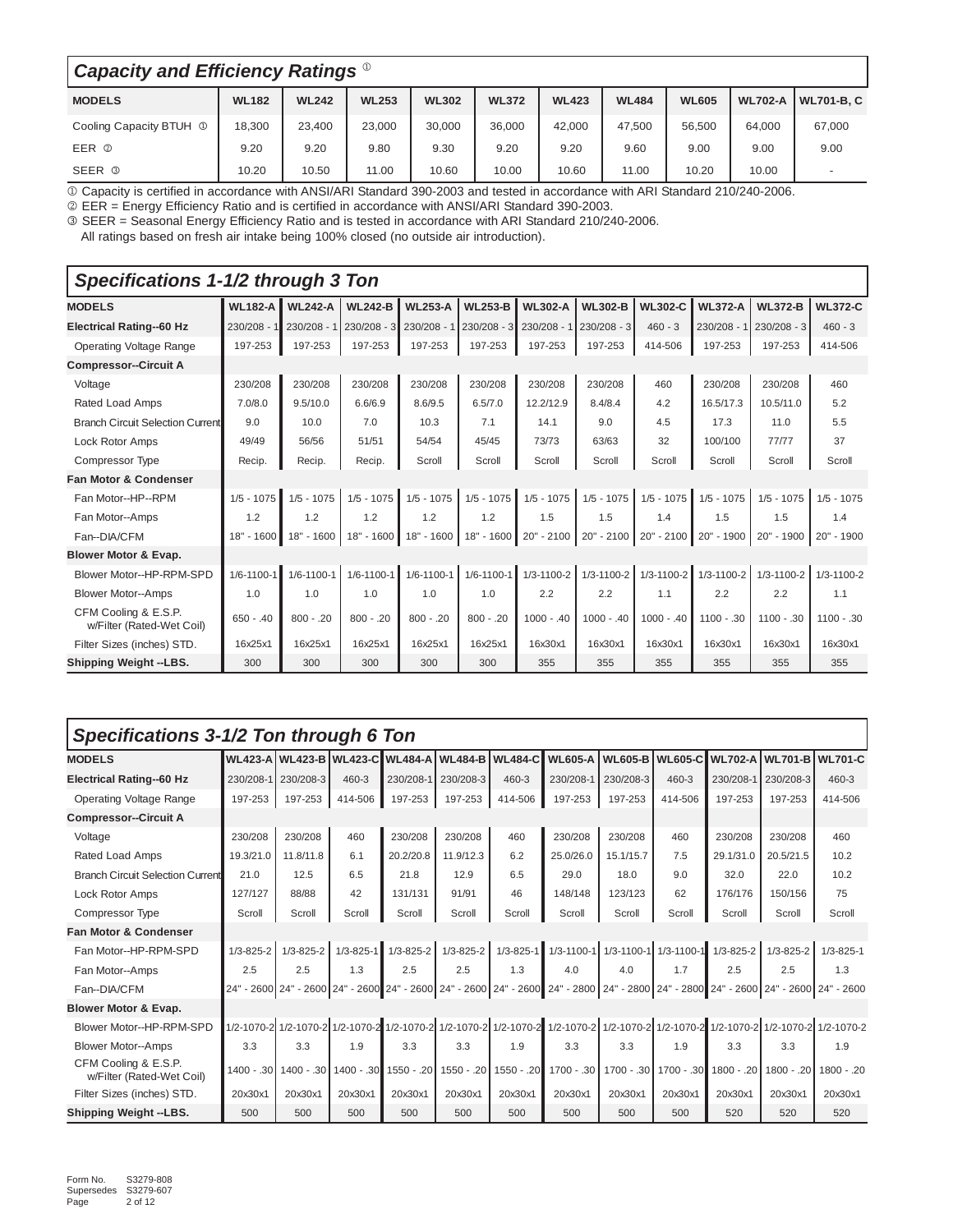### *Ventilation System Packages*

Bard Wall-Mounts are designed to provide optional ventilation packages to meet all of your ventilation and indoor air quality requirements. All units are equipped with a barometric fresh air damper as the standard ventilation package. All ventilation packages can be built-in at the factory, or field-installed at a later date.



**Barometric Fresh Air Damper**



**Motorized Fresh Air Damper**



**Commercial Room Ventilator**



**Economizer**

### **BAROMETRIC FRESH AIR DAMPER - BFAD STANDARD**

The barometric fresh air damper is a standard feature on all models. It is installed on the inside of the service door and allows outside ventilation air, up to 25% of the total airflow rating of the unit, to be introduced through the air inlet openings and to be mixed with the conditioned air. The damper opens during blower operation and closes when the blower is off. Adjustable blade stops allow different amounts of outside air to be introduced into the building and can be easily locked closed if required.

### **BLANK OFF PLATE - BOP OPTIONAL**

A blank off plate is installed on the inside of the service door. It covers the air inlet openings which restricts any outside air from entering the unit. The blank off plate should be utilized in applications where outside air is not required to be mixed with the conditioned air.

### **MOTORIZED FRESH AIR DAMPER - MFAD OPTIONAL**

The motorized fresh air damper is internally mounted behind the service door and allows outside ventilation air, up to 25% of the total airflow rating of the unit, to be introduced through the air inlet openings and to be mixed with the conditioned air. The two position damper can be fully open or closed. The damper blade is powered open by a 24VAC motor with spring return on power loss. The damper can be controlled by indoor blower operation or can be field connected to be managed based on building occupancy.

**NOTE:** The above vent systems are intake only without built-in exhaust capability. Building will likely require separate field installed barometric relief or mechanical exhaust elsewhere within the conditioned space. Balancing dampers in the return air grille may be required to achieve specified amount of outdoor air intake.

### **COMMERCIAL ROOM VENTILATOR - CRV COMMERCIAL ROOM VENTILATOR - CRV**

The built-in commercial room ventilator is internally mounted behind the service door and allows outside ventilation air, up to 50% of the total airflow rating of the unit, to be introduced through the air inlet openings. It includes a built-in exhaust air damper.

The commercial room ventilator (CRV) is a simple and innovative approach to improving the indoor air quality by providing fresh air intake and exhaust capability through the CRV. The damper can be easily adjusted to control the amount of fresh air supplied into the building. The CRV can be controlled by indoor blower operation or field controlled based on room occupancy. Two versions available (except on 1.5 and 2-ton models). The CRV and CRVS are power open - spring return on power loss, and CRVP is power open and power return. Complies with ANSI/ASHRAE Standard 62.1 "Ventilation for Acceptable Indoor Air Quality".

### **ECONOMIZER - EIFM OPTIONAL**

#### The built-in economizer system is internally mounted behind the service door and allows outdoor air to be introduced through the air inlet openings. The amount of outdoor air varies in response to the system controls and settings defined by the end user. It includes a built-in exhaust air damper. The economizer is designed to provide "free cooling" when outside air conditions are cool and dry enough to satisfy cooling requirements without running the compressor. This in turn provides lower operating costs, while extending the life of the compressor.

#### **Standard Features:**

- One Piece Construction Easy to install with no mechanical linkage adjustment required.<br>• Exhaust Air Damper, Built in with positive closed position. Provides exhaust air capability
- Exhaust Air Damper Built in with positive closed position. Provides exhaust air capability to prevent pressurization of tight buildings.
- **Actuator Motor 24 volt, power open, spring return with built in torque limiting switch.**
- Proportioning Type Control for maximum "free cooling" economy and comfort.<br>• Meinture Eliminator & Profiltor permanent worked beluminum construction.
- Moisture Eliminator & Prefilter permanent, washable aluminum construction<br>• Enthelny Control adjustable to monitor author temperature and bumidity
- Enthalpy Control adjustable to monitor outdoor temperature and humidity.
- Minimum Position Potentiometer adjustable to control minimum damper blade position for ventilation purposes.
- Mixed Air Sensor to monitor outside and return air to automatically modulate damper position.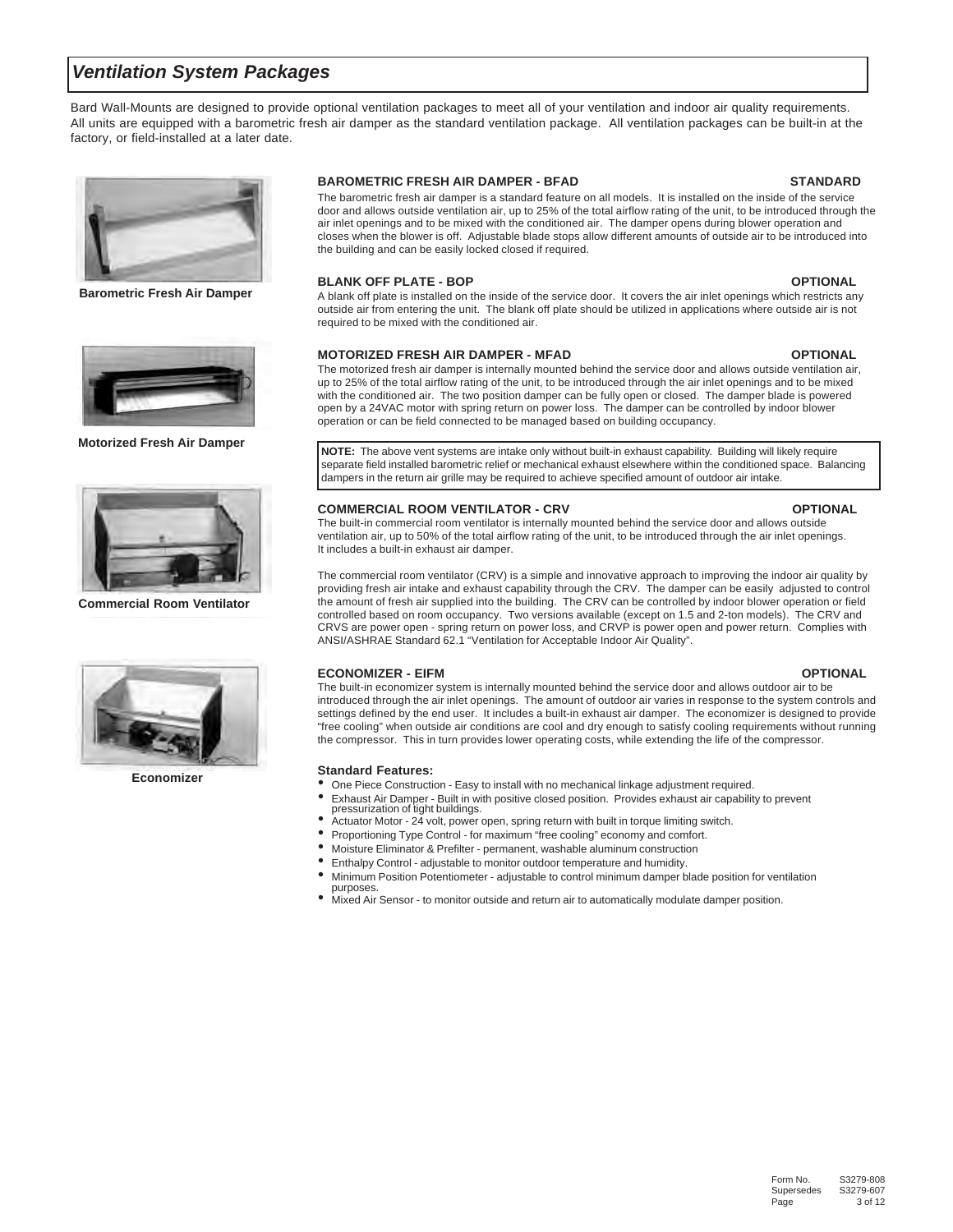| <b>Electrical Specifications</b>                             |                             |                                              |                                         |                                                               |                               |                      |        |                                             |        |                                                               |                     |                               |        |                       |
|--------------------------------------------------------------|-----------------------------|----------------------------------------------|-----------------------------------------|---------------------------------------------------------------|-------------------------------|----------------------|--------|---------------------------------------------|--------|---------------------------------------------------------------|---------------------|-------------------------------|--------|-----------------------|
|                                                              |                             |                                              |                                         |                                                               | <b>Single Circuit</b>         |                      |        |                                             |        |                                                               | <b>Dual Circuit</b> |                               |        |                       |
| Model                                                        | Rated<br>Volts<br>and Phase | No. Field<br>Power<br>Circuits               | <b>3 Minimum</b><br>Circuit<br>Ampacity | <sup>1</sup> Maximum<br><b>External Fuse</b><br>or Ckt. Brkr. | 2 Field<br>Power<br>Wire Size | 2 Ground<br>Wire     |        | <sup>3</sup> Minimum<br>Circuit<br>Ampacity |        | <sup>1</sup> Maximum<br><b>External Fuse</b><br>or Ckt. Brkr. |                     | 2 Field<br>Power<br>Wire Size |        | 2 Ground<br>Wire Size |
|                                                              |                             |                                              |                                         |                                                               |                               |                      | Ckt. A | Ckt. B                                      | Ckt. A | Ckt. B                                                        | Ckt. A              | Ckt. B                        | Ckt. A | Ckt. B                |
| WL182 - A00, A0Z<br>A05<br>A08<br>A10                        | 230/208-1                   | -1<br>1<br>1<br>1                            | 16<br>30<br>45<br>56                    | 20<br>30<br>45<br>60                                          | 12<br>10<br>8<br>6            | 12<br>10<br>10<br>10 |        |                                             |        |                                                               |                     |                               |        |                       |
| WL242 - A00, A0Z                                             |                             | $\mathbf{1}$                                 | 17                                      | 20                                                            | 12                            | 12                   |        |                                             |        |                                                               |                     |                               |        |                       |
| A05<br>A08<br>A10                                            | 230/208-1                   | $\mathbf{1}$<br>$\mathbf{1}$<br>$\mathbf{1}$ | 30<br>45<br>56                          | 30<br>45<br>60                                                | 10<br>8<br>6                  | 10<br>10<br>10       |        |                                             |        |                                                               |                     |                               |        |                       |
| WL242 - B00, B0Z<br><b>B06</b>                               | 230/208-3                   | $\mathbf{1}$<br>$\mathbf{1}$                 | 13<br>22                                | 15<br>25                                                      | 14<br>10                      | 12<br>10             |        |                                             |        |                                                               |                     |                               |        |                       |
| WL253 - A00, A0Z<br>A05                                      |                             | $\mathbf{1}$<br>1                            | 18<br>30                                | 25<br>30                                                      | 10<br>10                      | 10<br>10             |        |                                             |        |                                                               |                     |                               |        |                       |
| A08<br>A10                                                   | 230/208-1                   | 1<br>$\mathbf{1}$                            | 45<br>56                                | 45<br>60                                                      | 8<br>6                        | 10<br>10             |        |                                             |        |                                                               |                     |                               |        |                       |
| WL253 - B00, B0Z<br><b>B06</b>                               | 230/208-3                   | $\overline{1}$<br>1                          | 14<br>22                                | 20<br>25                                                      | 12<br>10                      | 12<br>10             |        |                                             |        |                                                               |                     |                               |        |                       |
| WL302 - A00, A0Z<br>A05                                      |                             | $\mathbf{1}$<br>$\mathbf{1}$                 | 24<br>31                                | 35<br>35                                                      | $\,$ 8 $\,$<br>8              | 10<br>10             |        |                                             |        |                                                               |                     |                               |        |                       |
| A08<br>A10                                                   | 230/208-1                   | $\mathbf{1}$<br>$\mathbf{1}$                 | 47<br>57                                | 50<br>60                                                      | 8<br>6                        | 10<br>10             |        |                                             |        |                                                               |                     |                               |        |                       |
| A15                                                          |                             | 1 or 2                                       | 83                                      | 90                                                            | 4                             | $\,$ 8               | 57     | 26                                          | 60     | 30                                                            | 6                   | 10                            | 10     | 10                    |
| WL302 - B00, B0Z<br><b>B09</b><br><b>B15</b>                 | 230/208-3                   | $\mathbf{1}$<br>$\mathbf{1}$<br>$\mathbf{1}$ | 17<br>32<br>50                          | 20<br>35<br>50                                                | 12<br>$\,$ 8 $\,$<br>8        | 12<br>10<br>10       |        |                                             |        |                                                               |                     |                               |        |                       |
| WL302 - C00, C0Z<br>C09<br>C <sub>15</sub>                   | 460-3                       | $\mathbf{1}$<br>$\mathbf{1}$<br>$\mathbf{1}$ | 10<br>17<br>26                          | 15<br>20<br>30                                                | 14<br>12<br>10                | 14<br>12<br>10       |        |                                             |        |                                                               |                     |                               |        |                       |
| WL372 - A00, A0Z<br>A05                                      |                             | $\mathbf{1}$<br>1                            | 28<br>32                                | 35<br>35                                                      | $\,$ 8 $\,$<br>8              | 10<br>10             |        |                                             |        |                                                               |                     |                               |        |                       |
| A10<br>A15                                                   | 230/208-1                   | 1<br>$1$ or $2$                              | 58<br>84                                | 60<br>90                                                      | 6<br>4                        | 10<br>8              | 57     | 26                                          | 60     | 30                                                            | 6                   | 10                            | 10     | 10                    |
| WL372 - B00, B0Z<br><b>B09</b><br><b>B15</b>                 | 230/208-3                   | $\mathbf{1}$<br>1<br>$\mathbf{1}$            | 20<br>33<br>51                          | 25<br>35<br>60                                                | 10<br>8<br>6                  | 10<br>10<br>10       |        |                                             |        |                                                               |                     |                               |        |                       |
| WL372 - C00, C0Z<br>CO9                                      | 460-3                       | $\mathbf{1}$<br>1                            | 11<br>17                                | 15<br>20                                                      | 14<br>10                      | 14<br>10             |        |                                             |        |                                                               |                     |                               |        |                       |
| C <sub>15</sub><br>WL423 - A00, A0Z                          |                             | 1<br>$\mathbf{1}$                            | 26<br>36                                | 30<br>50                                                      | 10<br>$\,$ 8 $\,$             | 10<br>10             |        |                                             |        |                                                               |                     |                               |        |                       |
| A05<br>A10<br>A15                                            | 230/208-1                   | $\mathbf{1}$<br>$\mathbf{1}$<br>1 or 2       | 36<br>59<br>85                          | 50<br>60<br>90                                                | 8<br>6<br>$\overline{4}$      | 10<br>10<br>8        | 59     | 26                                          | 60     | 30                                                            | 6                   | 10                            | 10     | 10                    |
| WL423 - B00, B0Z<br><b>B09</b>                               | 230/208-3                   | $\overline{1}$<br>$\mathbf{1}$               | 25<br>34                                | 35<br>35                                                      | $\,$ 8 $\,$<br>8              | 10<br>10             |        |                                             |        |                                                               |                     |                               |        |                       |
| <b>B15</b><br>WL423 - C00, C0Z                               |                             | $\mathbf{1}$<br>$\mathbf{1}$                 | 52<br>13                                | 60<br>15                                                      | 6<br>14                       | 10<br>14             |        |                                             |        |                                                               |                     |                               |        |                       |
| CO <sub>9</sub><br>C <sub>15</sub>                           | 460-3                       | $\mathbf{1}$<br>$\mathbf{1}$                 | 17<br>26                                | 20<br>30                                                      | 12<br>10                      | 12<br>10             |        |                                             |        |                                                               |                     |                               |        |                       |
| WL484 - A00, A0Z<br>A05                                      | 230/208-1                   | 1<br>1                                       | 38<br>38                                | 50<br>50                                                      | 8<br>8                        | 10<br>10             |        |                                             |        |                                                               |                     |                               |        |                       |
| A10<br>A15                                                   |                             | $\mathbf{1}$<br>1 or 2                       | 59<br>85                                | 60<br>90                                                      | 6<br>$\overline{4}$           | 10<br>8              | 59     | 26                                          | 60     | 30                                                            | 6                   | 10                            | 10     | 10                    |
| WL484 - B00,<br>B <sub>0</sub> Z<br><b>B09</b><br><b>B15</b> | 230/208-3                   | $\mathbf{1}$<br>$\mathbf{1}$<br>$\mathbf{1}$ | 24<br>34<br>52                          | 35<br>35<br>60                                                | $\,$ 8 $\,$<br>8<br>6         | 10<br>10<br>10       |        |                                             |        |                                                               |                     |                               |        |                       |
| WL484 - C00, C0Z<br>C <sub>09</sub>                          | 460-3                       | $\mathbf{1}$<br>$\mathbf{1}$                 | 12<br>17                                | 15<br>20                                                      | 14<br>12                      | 14<br>12             |        |                                             |        |                                                               |                     |                               |        |                       |
| C <sub>15</sub><br>WL605 - A00, A0Z                          |                             | $\mathbf{1}$<br>$\mathbf{1}$                 | 26<br>46                                | 30<br>60                                                      | 10<br>8                       | 10<br>10             |        |                                             |        |                                                               |                     |                               |        |                       |
| A05<br>A10<br>A15                                            | 230/208-1                   | $\mathbf{1}$<br>$\mathbf{1}$<br>1 or 2       | 46<br>59<br>85                          | 60<br>60<br>90                                                | 8<br>6<br>$\overline{4}$      | 10<br>10<br>8        | 59     | 26                                          | 60     | 30                                                            | 6                   | 10                            | 10     | 10                    |
| WL605 - B00, B0Z<br><b>B09</b><br><b>B15</b>                 | 230/208-3                   | $\mathbf{1}$<br>$\mathbf{1}$<br>$\mathbf{1}$ | 32<br>34<br>52                          | 45<br>45<br>60                                                | $\,$ 8 $\,$<br>8<br>6         | 10<br>10<br>10       |        |                                             |        |                                                               |                     |                               |        |                       |
| WL605 - C00, C0Z<br>CO9<br>C <sub>15</sub>                   | 460-3                       | $\mathbf{1}$<br>$\mathbf{1}$<br>$\mathbf{1}$ | 16<br>18<br>27                          | 20<br>20<br>$30\,$                                            | 12<br>12<br>10                | 12<br>12<br>10       |        |                                             |        |                                                               |                     |                               |        |                       |
| <b>WL701</b><br>$- A0Z$                                      |                             | $\mathbf{1}$                                 | 48                                      | 60                                                            | $\,$ 8                        | 10                   |        |                                             |        |                                                               |                     |                               |        |                       |
| A05<br>A10<br>A15                                            | 230/208-1                   | $\mathbf{1}$<br>$\mathbf{1}$<br>1 or 2       | 48<br>59<br>85                          | 60<br>60<br>90                                                | 8<br>6<br>4                   | 10<br>10<br>8        | 59     | 26                                          | 60     | 30                                                            | 6                   | 10                            | 10     | 10                    |
| $-$ BOZ<br><b>WL701</b><br><b>B09</b><br><b>B15</b>          | 230/208-3                   | $\mathbf{1}$<br>$\mathbf{1}$<br>$\mathbf{1}$ | 36<br>36<br>52                          | 50<br>50<br>60                                                | 8<br>8<br>6                   | 10<br>10<br>10       |        |                                             |        |                                                               |                     |                               |        |                       |
| $-COZ$<br><b>WL701</b><br>C09<br>C <sub>15</sub>             | 460-3                       | $\mathbf{1}$<br>$\mathbf{1}$<br>$\mathbf{1}$ | 17<br>17<br>26                          | $25\,$<br>25<br>30                                            | 12<br>12<br>10                | 12<br>12<br>10       |        |                                             |        |                                                               |                     |                               |        |                       |

Maximum size of the time delay fuse or HACR type circuit breaker for protection of field wiring conductors.

Based on 75C copper wire. All wiring must conform to the National Electrical Code and all local codes.

 These "Minimum Circuit Ampacity" values are to be used for sizing the field power conductors. Refer to the National Electrical Code (latest version), Article 310 for power conductor sizing.

 **Caution**: When more than one field power circuit is run through one conduit, the conductors must be derated. Pay special attention to note 8 of Table 310 regarding Ampacity Adjustment Factors when more than three (3) current carrying conductors are in a raceway.

 **IMPORTANT:** While this electrical data is presented as a guide, it is important to electrically connect properly sized fuses and conductor wires in accordance with the National Electrical Code and all local codes.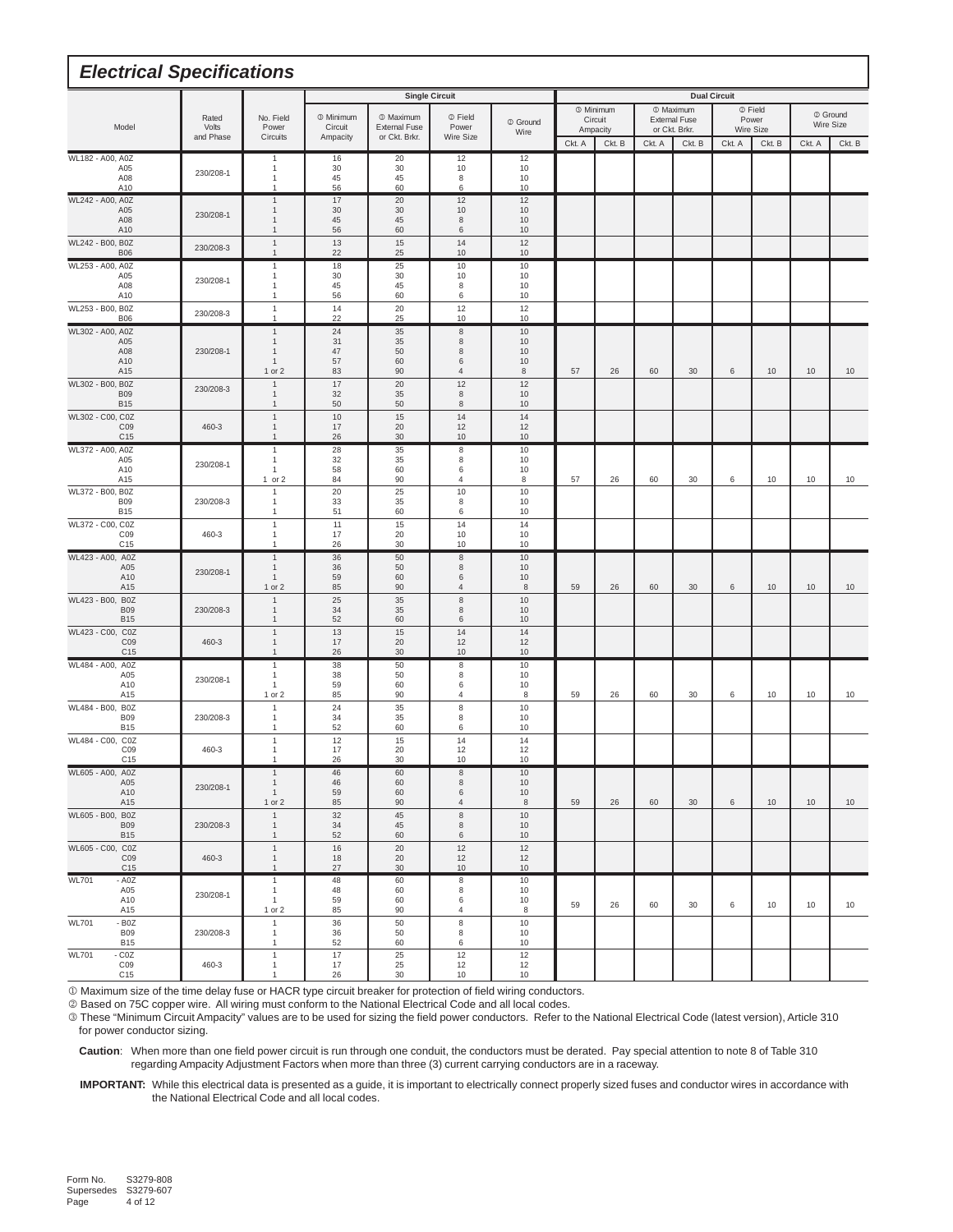

# *Commercial Room Ventilator Performance Data - CRV-2*

**WL18, WL24 & WL25 TOTAL AND VENTILATION AIRFLOW**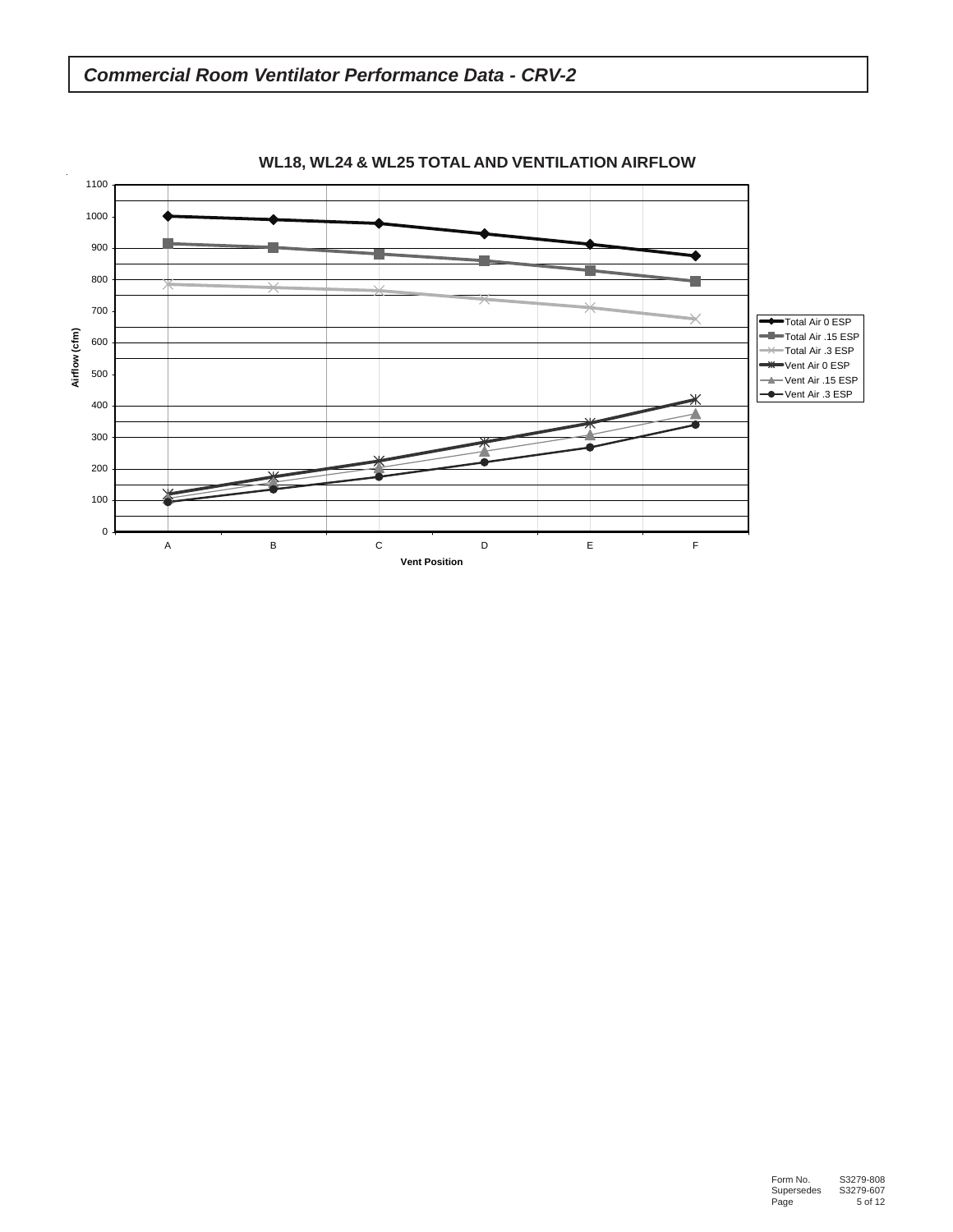



### **WL30 & WL37 HIGH SPEED TOTAL AND VENTILATION AIRFLOW**

**WL30 & WL37 LOW SPEED TOTAL AND VENTILATION AIRFLOW**

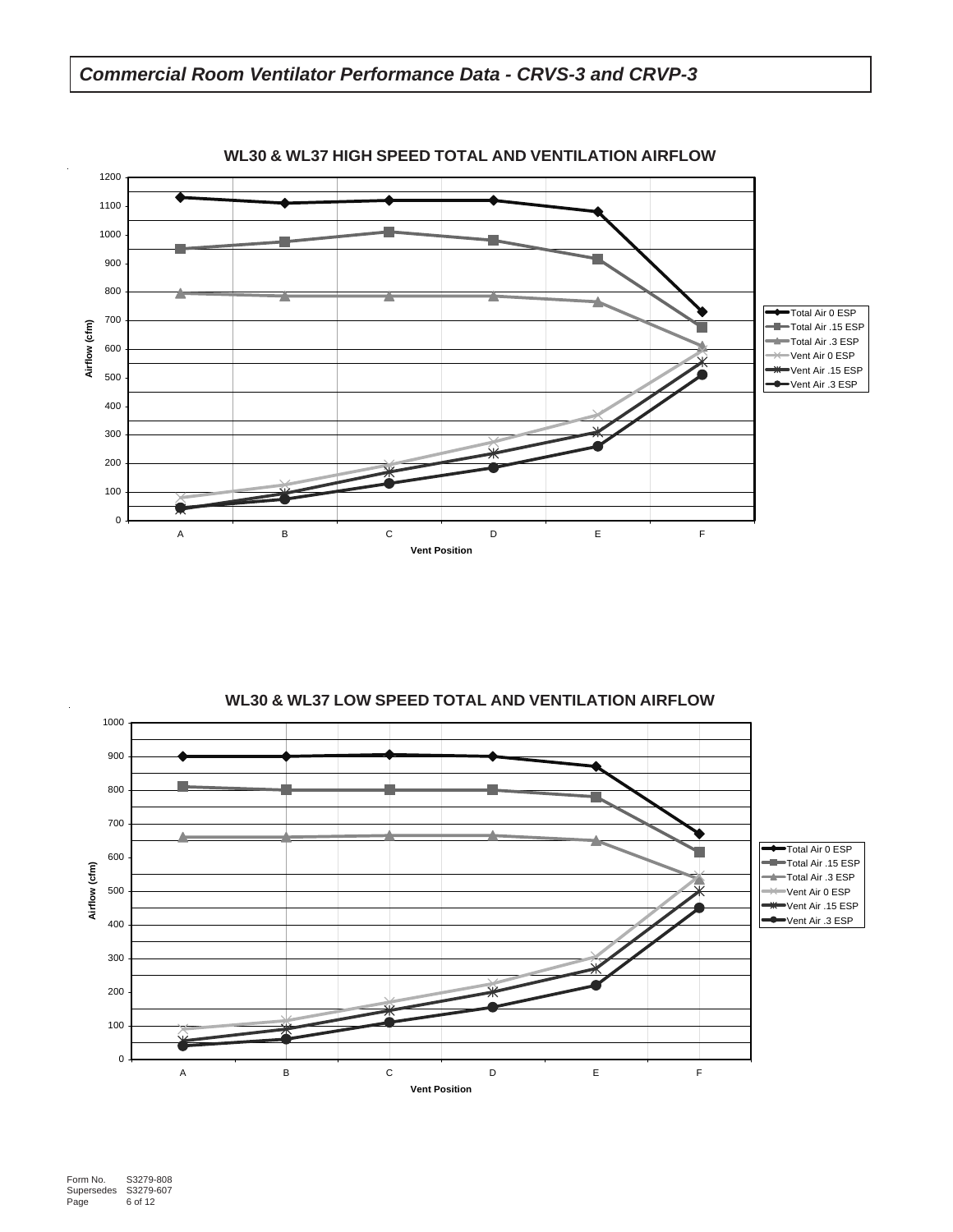## *Commercial Room Ventilator Performance Data - CRVS-5 and CRVP-5*



### **WL42 & WL48 HIGH SPEED TOTAL AND VENTILATION AIRFLOW**

**WL42 & WL48 LOW SPEED TOTAL AND VENTILATION AIRFLOW**

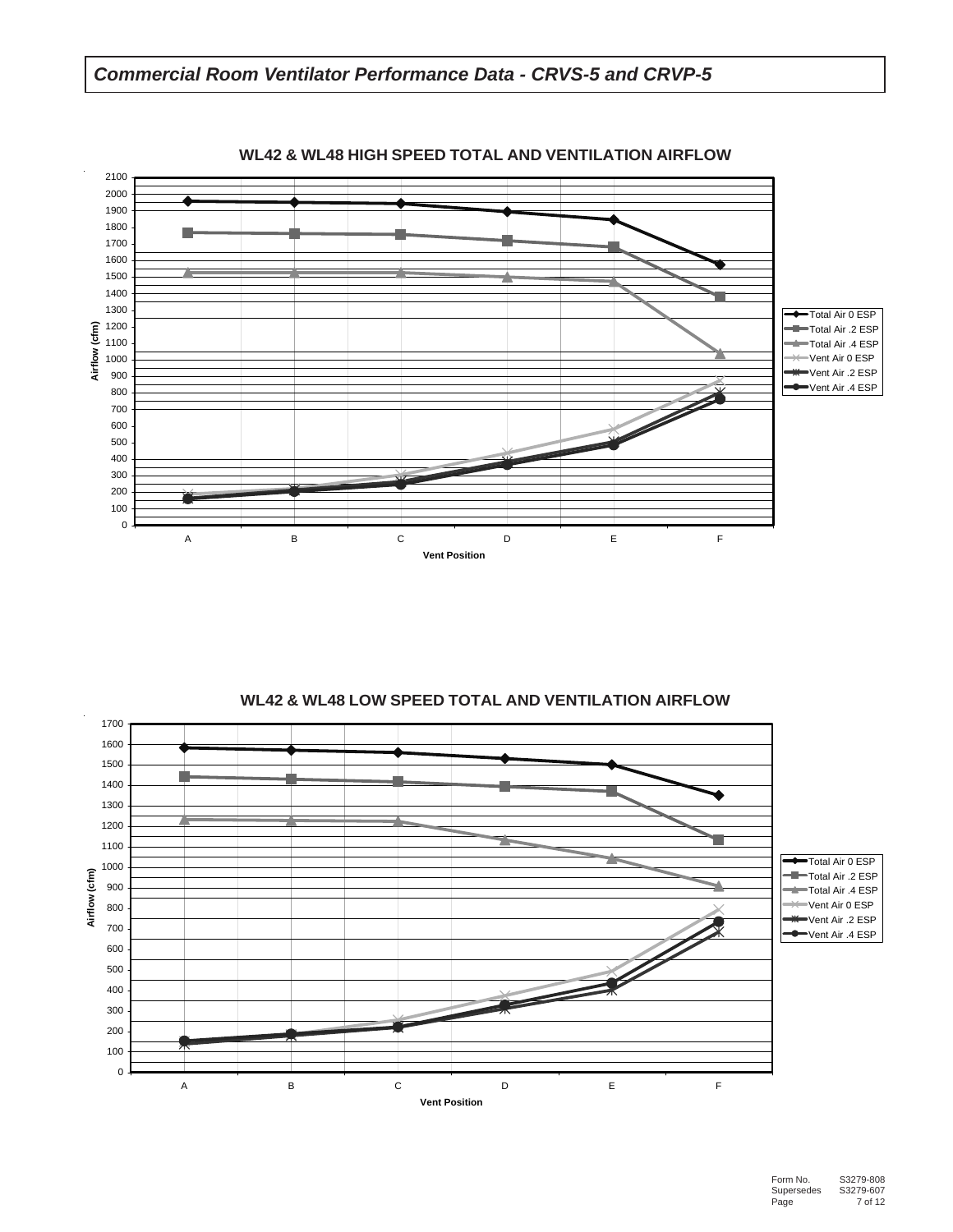

**WL60 & WL70 LOW SPEED TOTAL AND VENTILATION AIRFLOW**

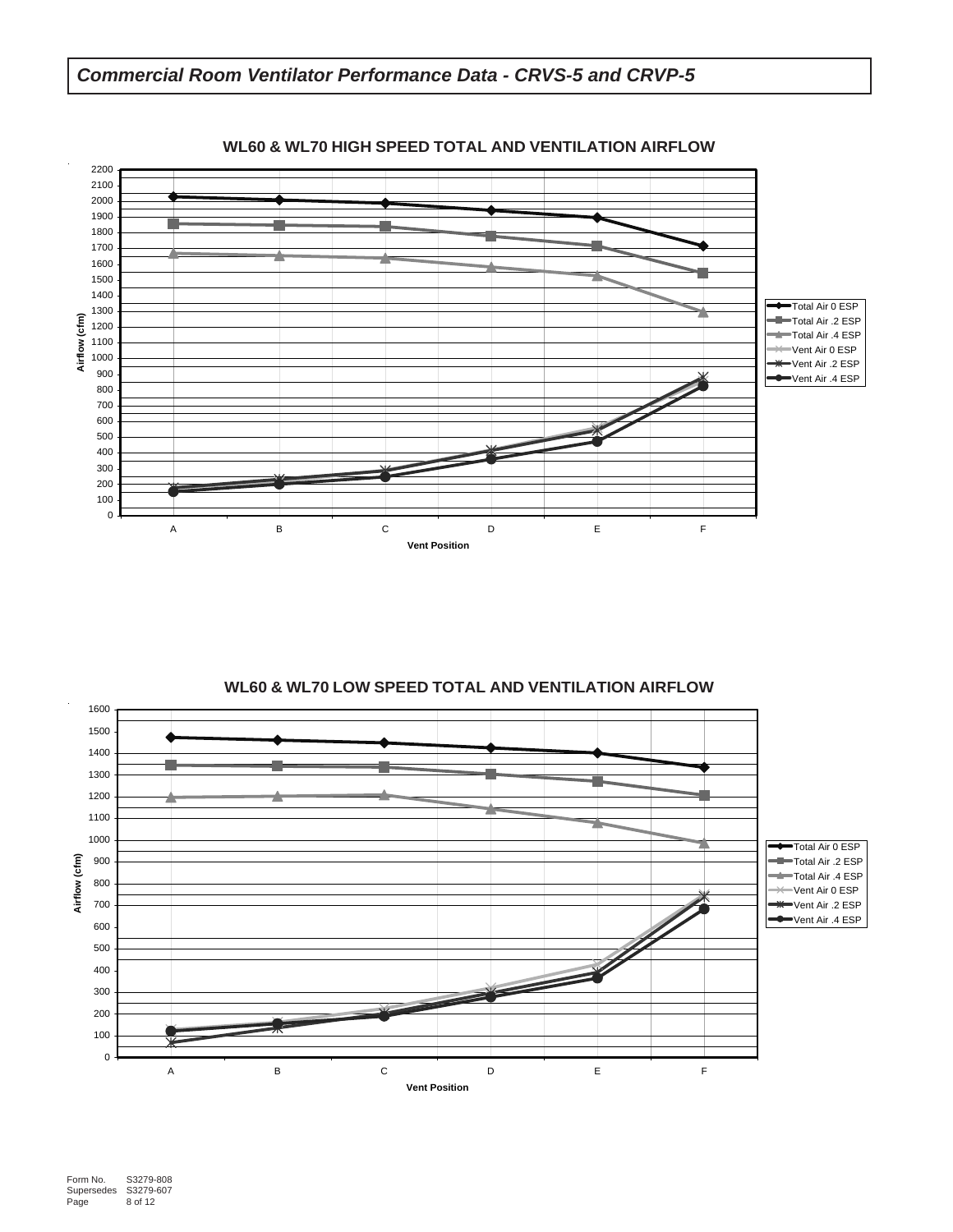| <i>Indoor</i>            |                                           | <b>Blower Performance - CFM at 230 or 460 Volts</b> |                           |                                   |                            |                                   |                           |
|--------------------------|-------------------------------------------|-----------------------------------------------------|---------------------------|-----------------------------------|----------------------------|-----------------------------------|---------------------------|
| <b>ESP</b><br>in         | <b>WL18</b><br><b>WL24</b><br><b>WL25</b> | <b>WL37</b>                                         | <b>WL30</b>               |                                   | <b>WL42</b><br><b>WL48</b> |                                   | <b>WL60, WL70</b>         |
| H <sub>2</sub> O         | Dry/Wet Coil                              | <b>High Speed</b><br>Dry/Wet Coil                   | Low Speed<br>Dry/Wet Coil | <b>High Speed</b><br>Dry/Wet Coil | Low Speed<br>Dry/Wet Coil  | <b>High Speed</b><br>Dry/Wet Coil | Low Speed<br>Dry/Wet Coil |
| $\Omega$                 | 1020/975                                  | 1395/1315                                           | 950/935                   | 1885/1800                         | 1650/1600                  | 2200/2000                         | 1600/1450                 |
| $\overline{\phantom{a}}$ | 960/905                                   | 1340/1270                                           | 930/915                   | 1770/1665                         | 1550/1500                  | 2100/1900                         | 1525/1375                 |
| .2                       | 865/800                                   | 1285/1190                                           | 910/885                   | 1635/1550                         | 1450/1400                  | 2000/1800                         | $-/-$                     |
| .3                       | 820/735                                   | 1205/1100                                           | 855/830                   | 1500/1400                         | 1350/1300                  | 1875/1700                         | $-/-$                     |
| .4                       | 735/650                                   | 1110/1000                                           | 800/755                   | 1370/1285                         | 1300/1175                  | 1775/1600                         | $-/-$                     |
| .5                       | 615/535                                   | 1005/870                                            | $-/-$                     | 1250/1150                         | -/-                        | 1650/1475                         | $-/-$                     |

Above data is with 1" standard disposable filter and 1" washable filter.

For optional 2" pleated filter - reduce ESP by .15 in.

See installation instructions for maximum ESP information on various KW application.

|                | <b>Electric Heat Table - Refer to Electrical Specifications for Availability by Unit Model</b> |      |                     |             |       |      |                     |             |           |             |             |             |           |             |  |
|----------------|------------------------------------------------------------------------------------------------|------|---------------------|-------------|-------|------|---------------------|-------------|-----------|-------------|-------------|-------------|-----------|-------------|--|
| <b>Nominal</b> |                                                                                                |      | At 240V (1)         |             |       |      | At 208V (1)         |             |           | At 480V (2) |             | At 460V (2) |           |             |  |
| <b>KW</b>      | Kw                                                                                             |      | 1-Ph Amps 3-Ph Amps | <b>Btuh</b> | Kw    |      | 1-Ph Amps 3-Ph Amps | <b>Btuh</b> | <b>Kw</b> | 3-Ph Amps   | <b>Btuh</b> | Kw          | 3-Ph Amps | <b>Btuh</b> |  |
| 5.0            | 5.0                                                                                            | 20.8 |                     | 17.065      | 3.75  | 18.0 |                     | 12.799      |           |             |             |             |           |             |  |
| 6.0            | 6.0                                                                                            |      | 14.4                | 20.478      | 4.50  |      | 12.5                | 15,359      | 6.0       | 7.2         | 20.478      | 5.52        | 6.9       | 18,840      |  |
| 8.0            | 8.0                                                                                            | 33.3 |                     | 27,304      | 6.00  | 28.8 |                     | 20,478      |           |             |             |             |           |             |  |
| 9.0            | 9.0                                                                                            |      | 21.7                | 30.717      | 6.75  |      | 18.7                | 23,038      | 9.0       | 10.8        | 30.717      | 8.28        | 10.4      | 28,260      |  |
| 10.0           | 10.0                                                                                           | 41.7 |                     | 34,130      | 7.50  | 36.1 |                     | 25.598      |           |             |             |             |           |             |  |
| 15.0           | 15.0                                                                                           | 62.5 | 36.1                | 51,195      | 11.25 | 54.1 | 31.2                | 38,396      | 15.0      | 18.0        | 51.195      | 13.80       | 17.3      | 47.099      |  |

 $(1)$  These electric heaters are available in 230/208V units only.

(2) These electric heaters are available in 480V units only.



**NOTE:** A 15-inch clearance between units is required when model WL and model WA are mounted side by side. This provides for proper service access to condenser fan and motor shroud assembly and adequate condenser air flow.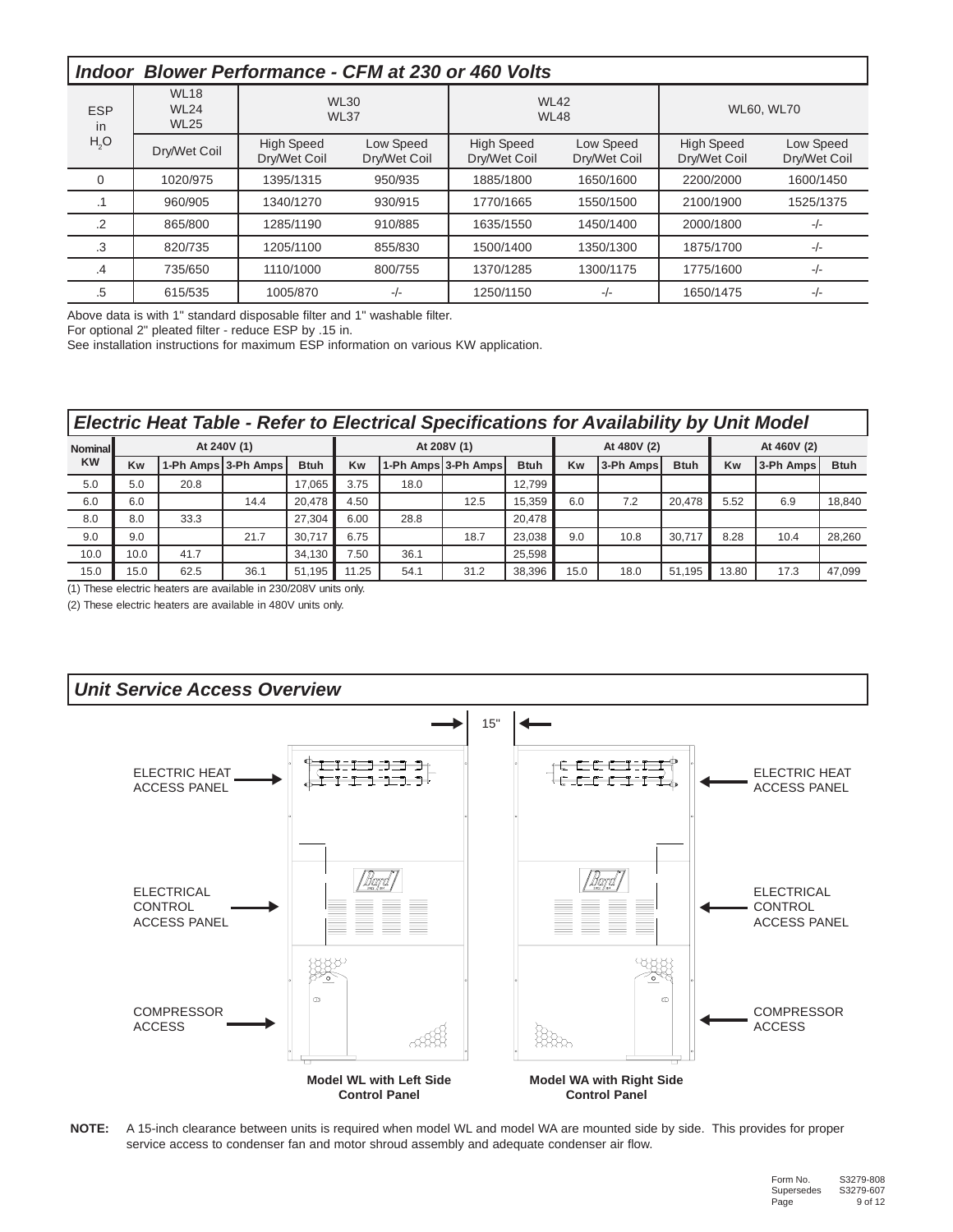| <b>Cooling Application Data - Outdoor Temperature 1</b> |                             |                      |        |        |        |                |                |        |        |                                    |        |        |                |
|---------------------------------------------------------|-----------------------------|----------------------|--------|--------|--------|----------------|----------------|--------|--------|------------------------------------|--------|--------|----------------|
| Model                                                   | D.B./W.B.<br>$^{\circledR}$ | Cooling<br>Capacity  | 75°F   | 80°F   | 85°F   | $90^{\circ}$ F | $95^{\circ}$ F | 100°F  | 105°F  | 110°F                              | 115°F  | 120°F  | $125^{\circ}F$ |
|                                                         | 75/                         | <b>Total Cooling</b> | 19,600 | 18,675 | 17,725 | 16,825         | 15,925         | 15,050 | 14,175 | 13,325                             | 12,500 | 11,700 | 11,100         |
|                                                         | 62                          | Sensible Cooling     | 14,825 | 14,700 | 14,475 | 14,190         | 13,830         | 13,390 | 12,880 | 12,300                             | 11,640 | 10,700 | 10,150         |
| <b>WL182</b>                                            | 80/                         | <b>Total Cooling</b> | 20,975 | 20,360 | 19,710 | 19,020         | 18,300         | 17,540 | 16,750 | 15,920                             | 15,060 | 14,400 | 13,800         |
|                                                         | 67                          | Sensible Cooling     | 14,625 | 14,465 | 14,300 | 14,135         | 13,970         | 13,640 | 13,230 | 12,720                             | 12,125 | 11,600 | 11,000         |
|                                                         | 85/                         | <b>Total Cooling</b> | 24,950 | 23,780 | 22,620 | 21,460         | 20,315         | 19,180 | 18,050 | 16,930                             | 15,815 | 14,700 | 13,600         |
|                                                         | 72                          | Sensible Cooling     | 14,750 | 14,620 | 14,400 | 14,090         | 13,690         | 13,190 | 12,610 | 11,930                             | 11,155 | 10,400 | 9,650          |
|                                                         | 75/                         | <b>Total Cooling</b> | 24,200 | 23,300 | 22.300 | 21,400         | 20,400         | 19,600 | 18,800 | 17,900                             | 17,100 | 16,300 | 15,500         |
|                                                         | 62                          | Sensible Cooling     | 18,500 | 18,300 | 18,000 | 17,500         | 17,100         | 16,500 | 15,800 | 15,100                             | 14,400 | 13,400 | 12,500         |
| <b>WL242</b>                                            | 80/                         | <b>Total Cooling</b> | 25,800 | 25,300 | 24,700 | 24,100         | 23,400         | 22,800 | 22,100 | 21,300                             | 20,500 | 19,700 | 18,900         |
|                                                         | 67                          | Sensible Cooling     | 17,900 | 17,900 | 17,800 | 17,500         | 17,200         | 16,800 | 16,200 | 15,600                             | 14,900 | 14,000 | 13,100         |
|                                                         | 85/                         | <b>Total Cooling</b> | 30,800 | 29,600 | 28,400 | 27,200         | 26,000         | 25,000 | 23,900 | 22,700                             | 21,600 | 20,500 | 19,500         |
|                                                         | 72                          | Sensible Cooling     | 18,400 | 18,200 | 17,900 | 17,400         | 16,900         | 16,300 | 15,500 | 14,700                             | 13,800 | 12,700 | 11,600         |
|                                                         | 75/                         | <b>Total Cooling</b> | 23,400 | 22,600 | 21,800 | 21,000         | 20,100         | 19,200 | 18,300 | 17,400                             | 16,400 | 15,400 | 14,300         |
|                                                         | 62                          | Sensible Cooling     | 19,100 | 18,700 | 18,400 | 17,900         | 17,600         | 17,100 | 16,600 | 16,200                             | 15,600 | 15,100 | 14,600         |
| <b>WL253</b>                                            | 80/                         | <b>Total Cooling</b> | 24,900 | 24,600 | 24,200 | 23,700         | 23,000         | 22,300 | 21,500 | 20,700                             | 19,700 | 18,600 | 17,400         |
|                                                         | 67                          | Sensible Cooling     | 18,500 | 18,300 | 18,200 | 17,900         | 17,700         | 17,400 | 17,000 | 16,700                             | 16,200 | 15,800 | 15,300         |
|                                                         | 85/                         | <b>Total Cooling</b> | 29,700 | 28,800 | 27,800 | 26,800         | 25,600         | 24,400 | 23,200 | 22,100                             | 20,700 | 19,400 | 17,900         |
|                                                         | 72                          | Sensible Cooling     | 19,000 | 18,600 | 18,300 | 17,800         | 17,400         | 16,900 | 16,200 | 15,700                             | 15,000 | 14,300 | 13,600         |
|                                                         | 75/                         | <b>Total Cooling</b> | 30,900 | 29,700 | 28,500 | 27,400         | 26,100         | 25,100 | 24,000 | 22,900                             | 21,900 | 20,800 | 19,700         |
|                                                         | 62                          | Sensible Cooling     | 25,700 | 25,300 | 24,900 | 24,400         | 23,900         | 23,300 | 22,700 | 22,200                             | 21,500 | 20,800 | 20,100         |
| <b>WL302</b>                                            | 80/                         | <b>Total Cooling</b> | 33,000 | 32,300 | 31,600 | 30,900         | 30,000         | 29,200 | 28,300 | 27,300                             | 26,300 | 25,200 | 24,000         |
|                                                         | 67                          | Sensible Cooling     | 24,900 | 24,800 | 24,600 | 24,400         | 24,100         | 23,700 | 23,300 | 22,900                             | 22,300 | 21,700 | 21,100         |
|                                                         | 85/                         | <b>Total Cooling</b> | 39,300 | 37,800 | 36,300 | 34,900         | 33,400         | 32,000 | 30,500 | 29,100                             | 27,700 | 26,200 | 24,700         |
|                                                         | 72                          | Sensible Cooling     | 25,500 | 25,200 | 24,700 | 24,300         | 23,700         | 23,000 | 22,200 | 21,500                             | 20,600 | 19,600 | 18,700         |
|                                                         | 75/                         | <b>Total Cooling</b> | 37,300 | 35,700 | 34,200 | 32,800         | 31,400         | 30,100 | 28,900 | 27,800                             | 26,700 | 25,700 | 24,600         |
|                                                         | 62                          | Sensible Cooling     | 28,100 | 27,700 | 27,300 | 26,800         | 26,400         | 25,800 | 25,200 | 24,500                             | 23,800 | 22,900 | 22,100         |
| <b>WL372</b>                                            | 80/                         | <b>Total Cooling</b> | 39,800 | 38,900 | 38,000 | 37,000         | 36,000         | 35,100 | 34,100 | 33,100                             | 32,100 | 31,100 | 30,000         |
|                                                         | 67                          | Sensible Cooling     | 27,200 | 27,100 | 27,000 | 26,800         | 26,600         | 26,200 | 25,800 | 25,300                             | 24,700 | 24,000 | 23,200         |
|                                                         | 85/                         | <b>Total Cooling</b> | 47,400 | 45,500 | 43,700 | 41,800         | 40,000         | 38,400 | 36,800 | 35,200                             | 33,800 | 32,300 | 30,900         |
|                                                         | 72                          | Sensible Cooling     | 27,900 | 27,500 | 27,200 | 26,600         | 26,100         | 25,400 | 24,600 | 23,700                             | 22,800 | 21,700 | 20,600         |
|                                                         | 75/                         | <b>Total Cooling</b> | 43,200 | 41,700 | 40,100 | 38,400         | 36,600         | 34,800 | 33,000 | 31,000                             | 29,000 | 26,900 | 24,700         |
|                                                         | 62                          | Sensible Cooling     | 35,000 | 34,300 | 33,500 | 32,800         | 32,000         | 31,200 | 30,200 | 29,300                             | 28,300 | 27,200 | 26,100         |
| <b>WL423</b>                                            | 80/                         | <b>Total Cooling</b> | 46,100 | 45,400 | 44,500 | 43,400         | 42,000         | 40,500 | 38,900 | 37,000                             | 34,900 | 32,600 | 30,100         |
|                                                         | 67                          | Sensible Cooling     | 33,900 | 33,600 | 33,200 | 32,800         | 32,300         | 31,700 | 31,000 | 30,300                             | 29,400 | 28,500 | 27,500         |
|                                                         | 85/                         | <b>Total Cooling</b> | 54,900 | 53,100 | 51,100 | 49.000         | 46,700         | 44,300 | 42,000 | 39,400                             | 36,700 | 33,900 | 31,000         |
|                                                         | 72                          | Sensible Cooling     | 34,700 | 34,100 | 33,400 | 32,600         | 31,700         | 30,700 | 29,600 | 28,400                             | 27,100 | 25,800 | 24,400         |
|                                                         | 75/                         | <b>Total Cooling</b> | 48,200 | 46,300 | 44,650 | 43,070         | 41,300         | 39,340 | 37,190 | 34,840                             | 32,300 | 30,900 | 29,500         |
|                                                         | 62                          | Sensible Cooling     | 39,120 | 38,520 | 37,680 | 37,510         | 37,000         | 36,130 | 34,910 | 33,330                             | 31,400 | 30,000 | 28,700         |
| <b>WL484</b>                                            | 80/                         | <b>Total Cooling</b> | 51,440 | 50,440 | 49,640 | 48.750         | 47,500         | 45,890 | 43,920 | 41,590                             | 38,900 | 38,100 | 37,250         |
|                                                         | 67                          | Sensible Cooling     | 37,950 | 37,800 | 37,600 | 37,400         | 37,300         | 36,740 | 35,800 | 34,490                             | 32,800 | 32,050 | 31,350         |
|                                                         | 85/                         | <b>Total Cooling</b> | 59,900 | 58,650 | 57,240 | 55,350         | 52,700         | 49,700 | 46,700 | 43,800                             | 40,850 | 39,100 | 37,450         |
|                                                         | 72                          | Sensible Cooling     | 38,750 | 38,250 | 37,450 | 37,230         | 36,600         | 35,570 | 34,150 | 32,320                             | 30,100 | 28,700 | 27,500         |
|                                                         | 75/                         | <b>Total Cooling</b> | 57,200 | 55,400 | 53,500 | 51.400         | 49,200         | 47,000 | 44,500 | 41,900                             | 39,100 | N/A    | N/A            |
|                                                         | 62                          | Sensible Cooling     | 44,600 | 43,800 | 42,900 | 42,000         | 41,000         | 39,900 | 38,800 | 37,600                             | 36,300 | N/A    | N/A            |
| <b>WL605</b>                                            | 80/                         | <b>Total Cooling</b> | 61,100 | 60,400 | 59,400 | 58,100         | 56,500         | 54,700 | 52,500 | 50,000                             | 47,100 | N/A    | N/A            |
|                                                         | 67                          | Sensible Cooling     | 43,200 | 42,900 | 42,500 | 42,000         | 41,400         | 40,600 | 39,800 | 38,800                             | 37,800 | N/A    | N/A            |
|                                                         | 85/                         | <b>Total Cooling</b> | 72,800 | 70,600 | 68,200 | 65,600         | 62,800         | 59,800 | 56,600 | 53,200                             | 49,500 | N/A    | N/A            |
|                                                         | 72                          | Sensible Cooling     | 44,300 | 43,600 | 42,700 | 41,700         | 40,600         | 39,300 | 37,900 | 36,400                             | 34,800 | N/A    | N/A            |
|                                                         | 75/                         | <b>Total Cooling</b> | 66,200 | 63,600 | 61,000 | 58,400         | 55,700         | 53,200 | 50,700 | 48,100                             | 45,500 | N/A    | N/A            |
|                                                         | 62                          | Sensible Cooling     | 50,600 | 47,900 | 45,400 | 43,500         | 42,000         | 40,800 | 40,100 | 39,600                             | 39,500 | N/A    | N/A            |
| <b>WL702-A</b>                                          | 80/                         | <b>Total Cooling</b> | 70,700 | 69,300 | 67,700 | 66,000         | 64,000         | 62,000 | 59,800 | 57,400                             | 54,800 | N/A    | N/A            |
|                                                         | 67                          | Sensible Cooling     | 49,100 | 46,900 | 45,000 | 43,500         | 42,400         | 41,500 | 41,100 | 40,900                             | 41,100 | N/A    | N/A            |
|                                                         | 85/                         | <b>Total Cooling</b> | 84,200 | 81,000 | 77,700 | 74,500         | 71,100         | 67,800 | 64,500 | 61,100                             | 57,600 | N/A    | N/A            |
|                                                         | 72                          | Sensible Cooling     | 50,300 | 47,600 | 45,200 | 43,200         | 41,600         | 40,200 | 39,200 | 38,400                             | 37,900 | N/A    | N/A            |
|                                                         | 75/                         | <b>Total Cooling</b> | 69,700 | 66,800 | 63,900 | 61,100         | 58,300         | 55,550 | 52,800 | 50,150                             | 47,500 | N/A    | N/A            |
|                                                         | 62                          | Sensible Cooling     | 49,500 | 48,000 | 46,600 | 45,300         | 44,000         | 42,800 | 41,600 | 40,550                             | 39,500 | N/A    | N/A            |
| <b>WL701-B,C</b>                                        | 80/                         | <b>Total Cooling</b> | 74,550 | 72,850 | 71,050 | 69,100         | 67,000         | 64,800 | 62,400 | 59,900                             | 57,250 | N/A    | N/A            |
|                                                         | 67                          | Sensible Cooling     | 48,050 | 47,100 | 46,200 | 45,300         | 44,450         | 43,600 | 42,750 | 41,950                             | 41,150 | N/A    | N/A            |
|                                                         | 85/                         | <b>Total Cooling</b> | 88,700 | 85,100 | 81,550 | 77,950         | 74,400         | 70,800 | 67,250 | 63,650                             | 60,100 | N/A    | N/A            |
|                                                         | 72                          | Sensible Cooling     | 49,150 | 47,750 | 46,350 | 44,950         | 43,550         | 42,134 | 40,700 | 39,300                             | 37,850 | N/A    | N/A            |
|                                                         |                             |                      |        |        |        |                |                |        |        | <b>Canacity Multiplier Factors</b> |        |        |                |

 $0$  Below 65°F (18.3C), unit requires a factory or field installed low ambient control. 2 Return air temperature.

| <b>Capacity Multiplier Factors</b> |       |                |       |  |  |  |  |  |  |  |  |
|------------------------------------|-------|----------------|-------|--|--|--|--|--|--|--|--|
| % of Rated Airflow                 | $-10$ | Rated          | $+10$ |  |  |  |  |  |  |  |  |
| Total BTUH                         | 0.975 | 1.0            | 1.02  |  |  |  |  |  |  |  |  |
| Sensible BTUH                      | 0.950 | 1 <sub>0</sub> | 1.05  |  |  |  |  |  |  |  |  |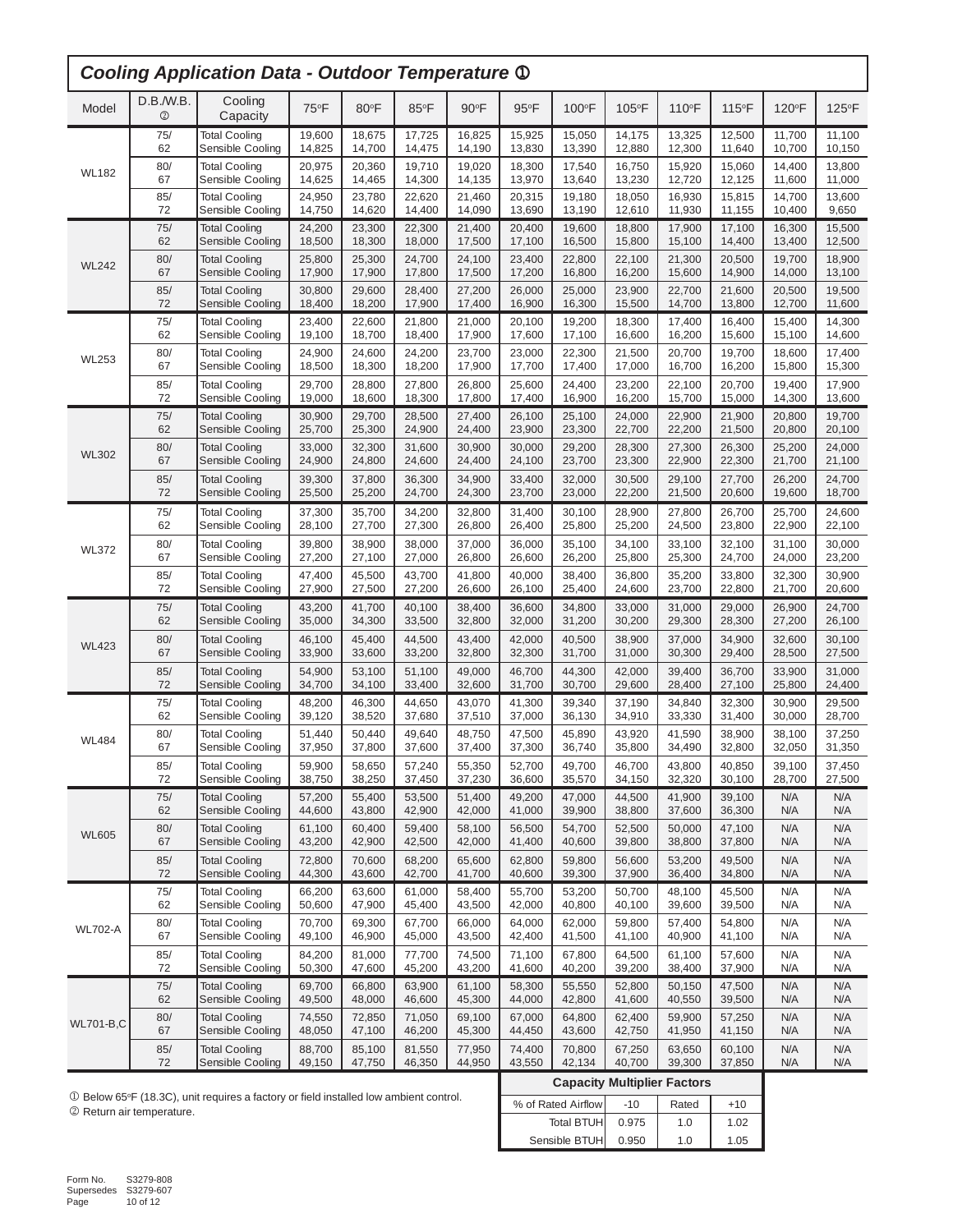# **Clearances Required for Service Access** and Adequate Condenser Air Flow

| <b>MODELS</b>          |     | LEFT SIDE RIGHT SIDE |
|------------------------|-----|----------------------|
| WL18, WL24, WL25, WL37 | 20" | 15"                  |
| WL42, WL48, WL60, WL70 | 20" | 20"                  |

**NOTE:** For side by side installation of two (2) WL models there must be 20" between units. This can be reduced to 15" by using a WL model (left side compressor and controls) for the left unit and WA (right side compressor and controls) for right unit.

## **Minimum Clearances Required to Combustible Materials**

| <b>MODELS</b> ①        | <b>SUPPLY AIR DUCT</b><br><b>FIRST THREE FEET CABINET</b> |    |
|------------------------|-----------------------------------------------------------|----|
| WL18, WL24, WL25       | በ"                                                        | ባ" |
| WL30, WL37             | 1/4"                                                      | ባ" |
| WL42, WL48, WL60, WL70 | 1/4"                                                      | ባ" |

1 Refer to the Installation Manual for more detailed information.

# **Dimensions of Basic Unit for Architectural and Installation Requirements (Nominal)**

| <b>MODEL</b>                              |     |     | WIDTH DEPTH HEIGHT                                                                                                                                                           |   | <b>SUPPLY</b> |        | <b>RETURN</b> |   |   |  |   |   |   |   |   |    |   |  |
|-------------------------------------------|-----|-----|------------------------------------------------------------------------------------------------------------------------------------------------------------------------------|---|---------------|--------|---------------|---|---|--|---|---|---|---|---|----|---|--|
|                                           | (W) | (D) | (H)                                                                                                                                                                          | A | B             | ⌒<br>Ü | B             | Е | G |  | K | M | N | C | P | R. | S |  |
| <b>WL18</b><br><b>WL24</b><br>WL25        |     |     | 33.300   17.125   70.563   7.88   19.88   11.88   19.88   35.00   18.50   25.75   20.56   26.75   28.06   29.25   27.00   2.63   34.13   22.06   10.55   4.19   12.00   5.00 |   |               |        |               |   |   |  |   |   |   |   |   |    |   |  |
| <b>WL30</b><br><b>WL37</b>                |     |     | 38.200   17.125   70.563   7.88   27.88   13.88   27.88   40.00   18.50   25.75   17.93   26.75   29.25   27.00   2.75   39.13   22.75   9.14   4.19   12.00   5.00          |   |               |        |               |   |   |  |   |   |   |   |   |    |   |  |
| <b>WL42</b><br><b>WL48</b><br><b>WL60</b> |     |     | 42.075 22.432 84.875 9.88 29.88 15.88 29.88 43.88 19.10 31.66 30.00 32.68 26.94 34.69 32.43 3.37 43.00 23.88 10.00 1.44 16.00 1.88                                           |   |               |        |               |   |   |  |   |   |   |   |   |    |   |  |
| <b>WL70</b>                               |     |     | 42.075 22.432 94.875 9.88 29.88 15.88 29.88 43.88 19.10 41.66 30.00 42.68 36.94 44.69 42.43 3.37 43.00 33.88 10.00 1.44 16.00 1.88                                           |   |               |        |               |   |   |  |   |   |   |   |   |    |   |  |

All dimensions are in inches. Dimensional drawings are not to scale.



**BACK VIEW SIDE VIEW FRONT VIEW**

 $0$  21.00 inches on model WL701